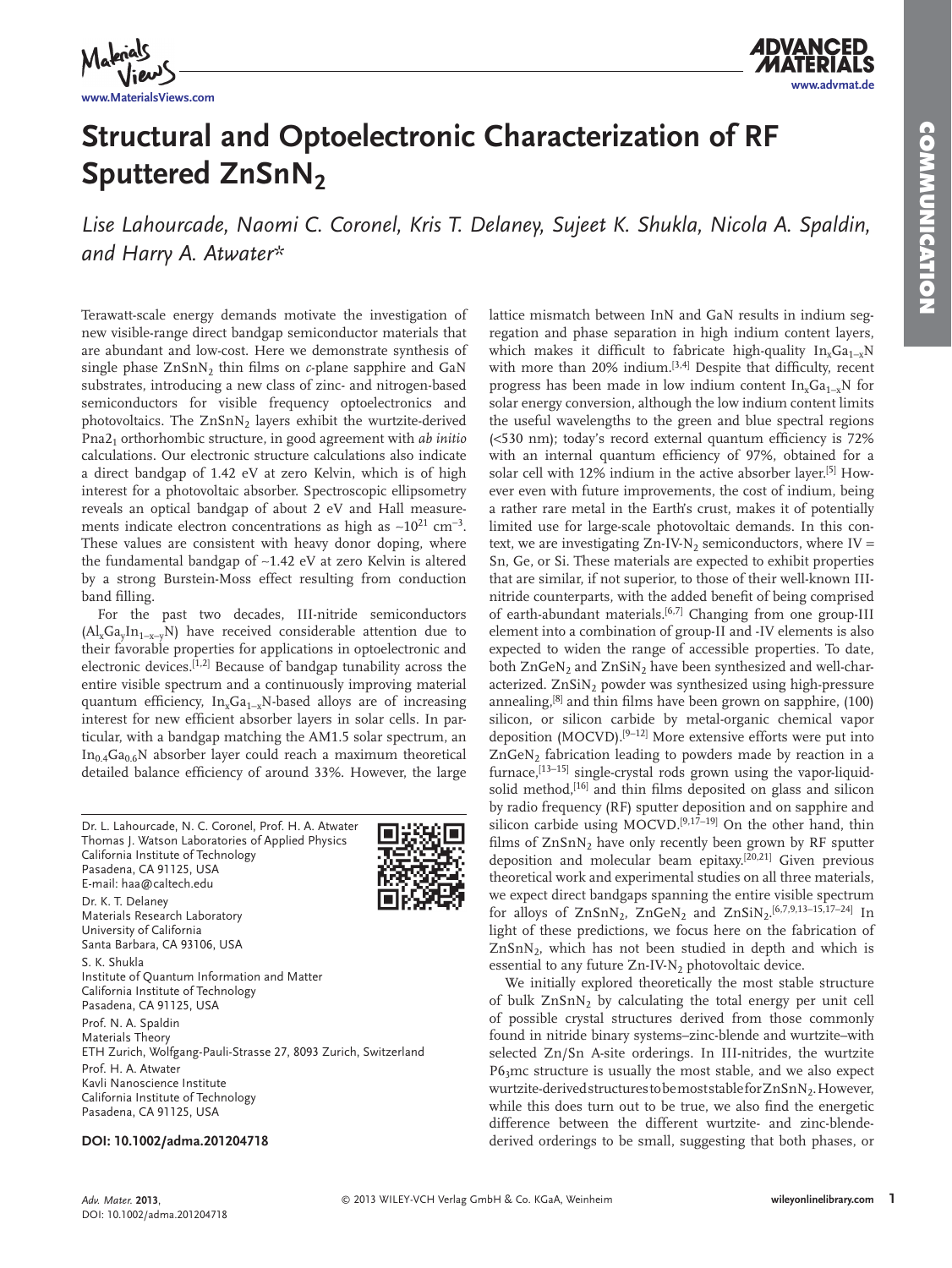



Figure 1. Calculated ZnSnN<sub>2</sub> crystallographic & electronic structure. (a) Schematic of the predicted wurtzite-derived structure of ZnSnN<sub>2</sub> including two possible atomic arrangements of the c-plane metallic sublayer resulting in the 8-atom Pmc2<sub>1</sub> or the 16-atom Pna2<sub>1</sub> orthorhombic structures. (b) Bandstructure and (c) electronic density of states of orthorhombic Pna2<sub>1</sub> ZnSnN<sub>2</sub>, calculated using the HSE06 density functional. The semiconductor is expected to have a direct bandgap of approximately 1.42 eV at zero Kelvin.

indeed random Zn/Sn ordering, could coexist under certain growth conditions. In the wurtzite-derived structure, there are two high-symmetry ways to arrange the Zn and Sn atoms in the hexagonal *c*-plane (Figure 1a), corresponding to the orthorhombic  $Pmc2<sub>1</sub>$  and  $Pna2<sub>1</sub>$  space groups. Unfortunately, the two structures, which share many common super groups and differ only in the planar ordering of Zn and Sn atoms, are difficult to experimentally differentiate. We also compared the calculated energy per nitrogen atom for both structures  $(E_{tot}$  in **Table 1** ) and found that any difference in ground-state energy

between the two candidate structures is difficult to resolve. The values of the corresponding lattice parameters at zero Kelvin, calculated using the hybrid HSE06 functional, are also listed in Table 1.<sup>[25,26]</sup>

 Our calculated band structure and electronic density of states for orthorhombic  $ZnSnN<sub>2</sub>$  in the most stable space group, Pna2<sub>1</sub>, are displayed in Figure 1b,c. Our hybrid functional calculations predict a zero Kelvin direct bandgap of 1.42 eV with an uncertainty of about 0.1 eV due to theoretical and numerical approximations. We note that the HSE range of hybrid functionals

Table 1. Zero Kelvin equilibrium lattice parameters for the wurtzite-derived Pna2<sub>1</sub> and Pmc2<sub>1</sub> orthorhombic structures, and electronic properties for the Pna2 $<sub>1</sub>$  structure, calculated using the hybrid HSE06 functional.</sub>

| Structure         | Lattice Parameters |          | <b>Electronic Properties</b> |                                         |            |            |            |
|-------------------|--------------------|----------|------------------------------|-----------------------------------------|------------|------------|------------|
|                   |                    |          | Band                         | $\Delta\varepsilon_{\mathrm{VBM}}$ [eV] | $m^*_{xx}$ | $m^*_{yy}$ | $m^*_{zz}$ |
| Pna2 <sub>1</sub> | $a_0$ [Å]          | 6.721    | CB                           | 1.42                                    | 0.14       | 0.14       | 0.12       |
|                   | $b_0 [\AA]$        | 5.842    | VB <sub>1</sub>              | 0.00                                    | 0.13       | 1.98       | 1.94       |
|                   | $c_0$ [Å]          | 5.459    | VB <sub>2</sub>              | $-0.04$                                 | 2.28       | 0.14       | 2.01       |
|                   | $E_{tot}$ [eV/N]   | $-10.89$ | VB <sub>3</sub>              | $-0.05$                                 | 2.16       | 1.71       | 0.14       |
| Pmc2 <sub>1</sub> | $a_0$ [Å]          | 3.388    |                              |                                         |            |            |            |
|                   | $b_0 [\AA]$        | 5.771    |                              |                                         |            |            |            |
|                   | $c_0$ [Å]          | 5.427    |                              |                                         |            |            |            |
|                   | $E_{tot}$ [eV/N]   | $-10.89$ |                              |                                         |            |            |            |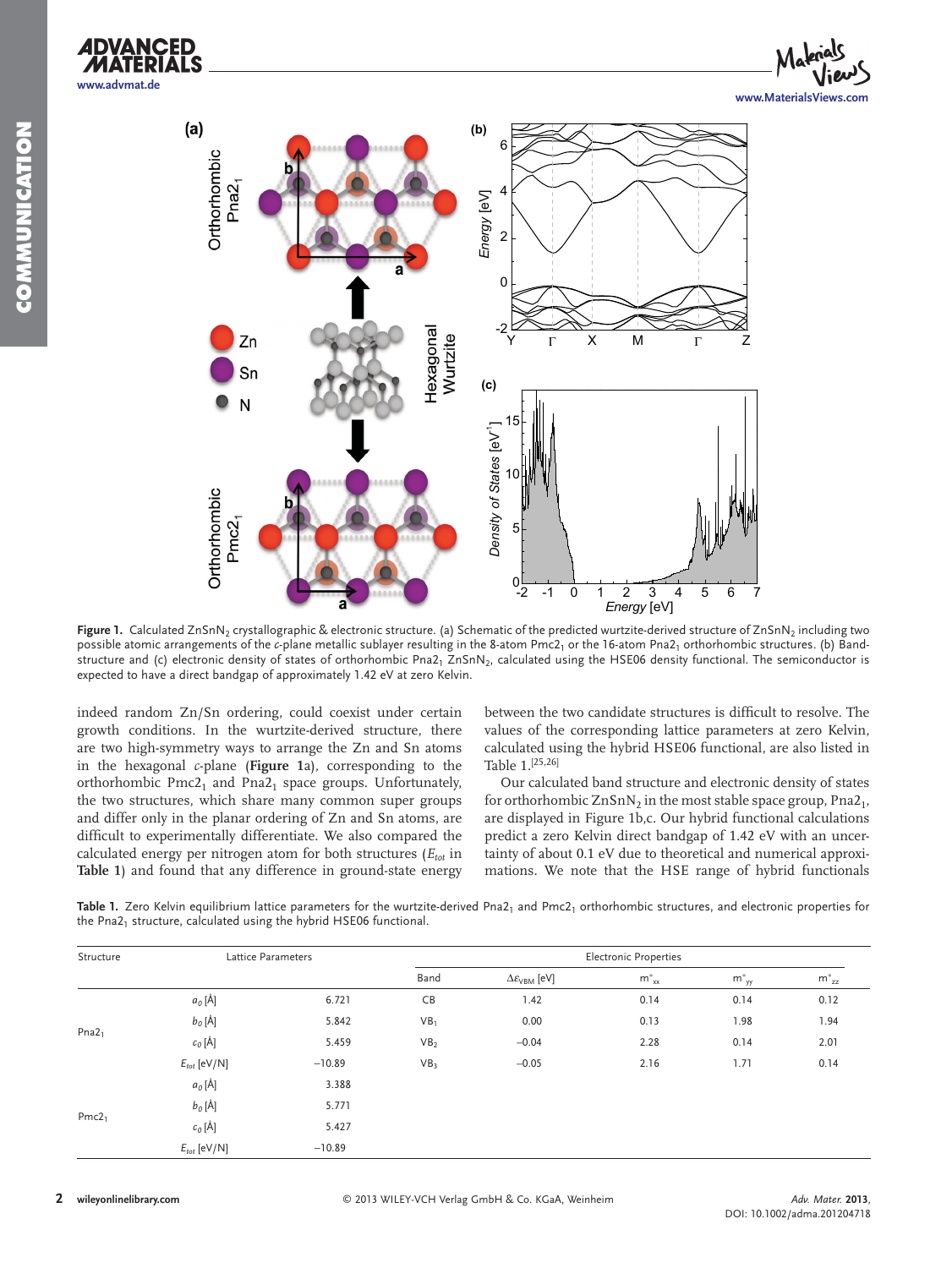**www.advmat.de**



**www.MaterialsViews.com**

contain parameters corresponding to the fraction of non-local exchange and screening length that, when adjusted, affect the predicted bandgap values. Here we fix those parameters to the HSE06 values that have been shown to yield a good quantitative match with experimental data for structural properties and fundamental bandgaps across a wide range of narrow- and intermediate-gap semiconductors, including the group-III nitrides, with a small underestimate for wide-gap semiconductors. Our calculations are therefore free of adjustable parameters. We note that our prediction of the ZnSnN<sub>2</sub> fundamental bandgap is smaller than recent theoretical work based on the GW method.<sup>[7]</sup> However, we believe that the success of HSE06 for describing the gaps of narrow- and intermediate-gap III-nitrides indicates that we can use this approach as a predictive tool for the fundamental bandgap of this ternary nitride. In wurtzitic III-nitrides, the breaking of cubic crystal symmetry between the *ab* -plane and the *c*-axis induces a crystal-field splitting of the triplydegenerate valence bands into a doubly-degenerate set and the crystal-field split-off band. Spin-orbit coupling causes further band splittings. In ZnSnN<sub>2</sub>, which has orthorhombic symmetry produced by the ordering of the mixed 'A' site, the triple degeneracy of the valence bands is entirely lifted due to the crystalfield splitting (Table 1). We do not consider spin-orbit coupling in the present calculations; it is expected to provide only a very weak correction to the fundamental bandgap. Our calculated effective mass for the conduction band is very small and almost isotropic, with a geometric mean of 0.13  $m_0$  (Table 1), which we expect to result in a high electron mobility and therefore good electrical conductivity for  $ZnSnN<sub>2</sub>$ . Although the band-edge hole mobilities are more complicated due to the three distinct sub-bands with widely varying effective masses, in optically excited samples all three valence bands would become populated with carriers, and we note that each of the three bands has a light-hole mass in one crystallographic direction. This feature of the electronic structure may lead to hole mobilities that are also moderately high.

We synthesized thin films of  $ZnSnN<sub>2</sub>$  on  $c$ -plane sapphire and *c* -plane GaN template substrates by reactive RF magnetron sputtering from a single  $Zn_{0.75}Sn_{0.25}$  target or from Zn and Sn elemental targets at around 250 °C in an atmosphere of argon and nitrogen gases. Energy dispersive X-ray spectroscopy confirms the deposition of stoichiometric material within the error of the instrument. To determine the phase of our material, we measured powder diffraction patterns from a ground up thick film that was removed from the substrate (Figure 2a). The theoretical peak positions based on our calculated zero Kelvin lattice parameters for Pna $2<sub>1</sub>$ , Pmc $2<sub>1</sub>$ , and an average wurtzite structure, representing a random distribution of Zn and Sn atoms, are also shown in Figure 2a for comparison. The pattern from our material matches well with the Pna $2<sub>1</sub>$  and average wurtzite structures, where the most apparent distinguishing feature is a slight splitting of some peaks when moving from the average structure to the Pna21 structure. Although it appears that our material only exhibits single peaks, it should be noted that the full width at half maximum (FWHM) of the peaks that would be split in the Pna $2<sub>1</sub>$  case is large compared to the peaks that do not split (Figure 2a). For this reason, we have concluded that the Pna $2<sub>1</sub>$  space group describes the predominant arrangement of metallic atoms in our material. This is consistent with reports on synthesis of ZnGeN<sub>2</sub> and ZnSiN<sub>2</sub> materials where several groups have shown that they both exhibit the Pna2 $_1$ structure. [8,15,18,24,27]

Figure 2b compares the X-ray diffraction (XRD) measurements of  $ZnSnN<sub>2</sub>$  layers deposited under the same conditions on *c* -plane sapphire and GaN, wherein we attribute the peak at  $2\theta \sim 32.5^{\circ}$  to ZnSnN<sub>2</sub>(002). The layers deposited on top of GaN templates not only exhibit a much sharper (002) peak, with a FWHM reduced by a factor of two compared to layers deposited on sapphire, but also show a slight shift in the peak position towards larger  $2\theta$  angles. Both can be seen as consequences of the large difference in the lattice mismatch between the layer on GaN (~6.5%) and the layer on sapphire (~29%). Based on these XRD measurements for various stoichiometric samples, we have measured a *c* lattice parameter of  $5.52 \pm 0.01$  Å. We cannot determine the *a* or *b* parameters from these measurements because the films are textured in the (001) direction. Hall measurements performed on the layers reveal *n*-type material, with electron concentrations ranging from ~5  $\times$  10<sup>19</sup> cm<sup>-3</sup> to  $~\sim$ 1 × 10<sup>21</sup> cm<sup>-3</sup>. From our band structure calculations, we expect to have a high electron mobility material, but we instead find mobilities of about 10 cm<sup>2</sup> V<sup>-1</sup> s<sup>-1</sup> or lower. We believe this low mobility is due in part to the small grain size, which is typical for materials grown by sputtering. Another factor influencing the observed electron mobility could be a subtle band-filling



Figure 2. Determination of ZnSnN<sub>2</sub> structure. (a) Powder diffraction spectrum of ZnSnN<sub>2</sub> and peak positions calculated from zero Kelvin lattice parameters for the Pmc2<sub>1</sub>, Pna2<sub>1</sub>, and average wurtzite structures. The labels on the peaks are an indication of the FWHM, and the boxes highlight the peaks that do not split in the lower symmetry orthorhombic structures. (b) X-ray diffractograms of (001)-oriented layers deposited under the optimized conditions on both *c* -plane sapphire and GaN.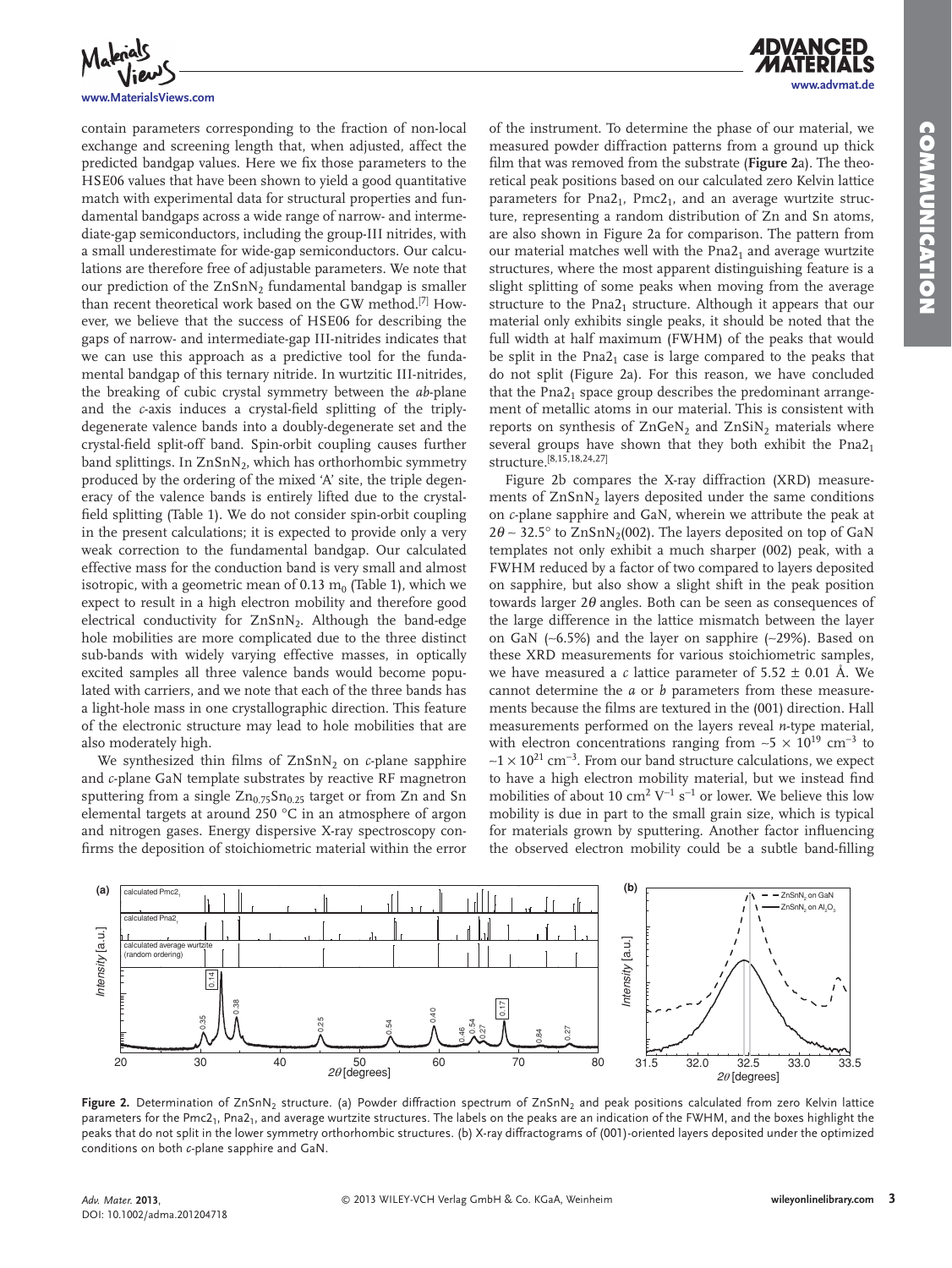

**Figure 3.** Burstein-Moss effect in ZnSnN<sub>2</sub>. (a) Calculated shift of the optical bandgap with the electron doping concentration; as shown in the inset, strong *n*-type doping of ZnSnN<sub>2</sub> leads to conduction band filling and the resulting Burstein-Moss effect, wherein the effective bandgap lies at a higher energy than the fundamental bandgap. (b) Absorption edge extrapolation from spectroscopic ellipsometry measurements of two different samples; the sample with the smaller extrapolated energy was deposited with a higher power resulting in non-oriented polycrystalline growth. The linear dependence of  $\alpha^2$  versus the photon energy is typical of a direct bandgap semiconductor.

effect, originating from the anharmonic nature of the conduction band at moderate non-zero crystal momenta. The band anharmonicity leads to a momentum-dependent effective mass, such that the cyclotron (transport) and band-edge effective masses differ appreciably (Figure 1b).

 For further study of the electronic structure, we used spectroscopic ellipsometry measurements to reveal features in the joint density of states, particularly the optical bandgap. For direct bandgap semiconductors, the square of the absorption coefficient  $(\alpha^2)$  versus photon energy can be linearly extrapolated to the energy axis to estimate the value of the bandgap. In Figure 3b, we present two samples deposited by co-sputtering. Both samples shown are stoichiometric and intrinsically *n* -doped



with electron concentrations in the range previously stated. The linear fit of our data near the absorption edge reveals a measured direct optical bandgap for ZnSnN<sub>2</sub> of ~1.9 eV and ~2.2 eV for the two samples presented. At first glance, our measured values of the bandgap seem to be consistent with the recently reported theoretical bandgap of 2.02  $eV^{[7]}$  However, the high carrier concentration in our sample combined with the low conduction band effective mass *must* incur a large Burstein-Moss effect in the apparent optical gap. As illustrated in Figure 3a, free electrons will fill the bottom of the conduction band, pinning the Fermi level to energies above the conduction band edge, and consequently blocking low-energy optical excitations to yield a measured gap that is larger in energy than the underlying fundamental bandgap of the material. As an example, the bandgap initially reported for InN (1.9−2.1 eV), which is larger than the now-accepted gap of approximately 0.69 eV, has largely been attributed to this effect.<sup>[28,29]</sup> The calculated effective optical bandgap depending on electron concentration (Figure 3a), based on our calculated band structure (Figure 1b), indicates that we should expect a gap of at least 1.8 eV for the electron concentrations we measured. Ultimately, we cannot assign a precise experimental value of the fundamental bandgap until we are able to significantly reduce the unintentional doping concentration in our material, but our combined theoretical and experimental study points to a fundamental gap in the red-green spectral region.

In conclusion, we have synthesized thin films of stoichiometric ZnSnN<sub>2</sub> that exhibit the predicted Pna2<sub>1</sub> wurtzite-derived orthorhombic crystal structure. Our material has a measured optical absorption edge near 2 eV, which is higher in energy than our theoretically predicted value of 1.42 eV. This difference is attributed to the Burstein-Moss effect, which is evidenced by large electron carrier concentrations according to Hall measurements. We believe that the findings of this study demonstrate the feasibility of fabricating stoichiometric, single-phase  $ZnSnN<sub>2</sub>$ , a new earth-abundant small bandgap semiconductor. These first optoelectronic measurements are promising for future applications, especially in photovoltaics and solid-state lighting.

### **Experimental Section**

*Reactive RF Magnetron Sputter Deposition*: Thin films were synthesized in an AJA International sputtering chamber, with a background pressure in the high  $10^{-8}$  Torr. The reactive RF plasma was created from a mixture of argon and nitrogen gases kept at 3 mTorr. The materials were deposited on *c* -sapphire and LUMILOG *c* -GaN template substrates at around 250 °C from a  $Zn_{0.75}Sn_{0.25}$  target or from Zn and Sn elemental targets. Applied powers ranged from 44 W to 164 W.

*X-Ray Diffraction (XRD)*: The structure and phase of our material was studied by XRD with a PANalytical X'Pert diffractometer using a Cu K $\alpha$  source ( $\lambda$  = 1.5406 Å) over a 2 $\theta$  range of 20° to 80° for the powder spectrum and 30 $^{\circ}$  to 43 $^{\circ}$  for the thin films on a substrate.

*Energy Dispersive X-ray Spectroscopy (EDS)* : Composition measurements were performed using a ZEISS 1550 VP field emission scanning electron microscope equipped with an Oxford INCA Energy 300 EDS System and an accelerating voltage of up to 7 kV.

*Spectroscopic Ellipsometry* : Spectroscopic ellipsometry was performed on samples grown on c-sapphire at incidence angles of 50°, 60°, and 70 $\degree$  for 250 nm <  $\lambda$  < 2300 nm with a Xe lamp visible light source and a Fourier-transform infrared spectrometer. The wavelength-dependent complex refractive index was fit from the measured Fourier coefficients at 1 nm intervals using a fixedNK model.

**ADVANCED**